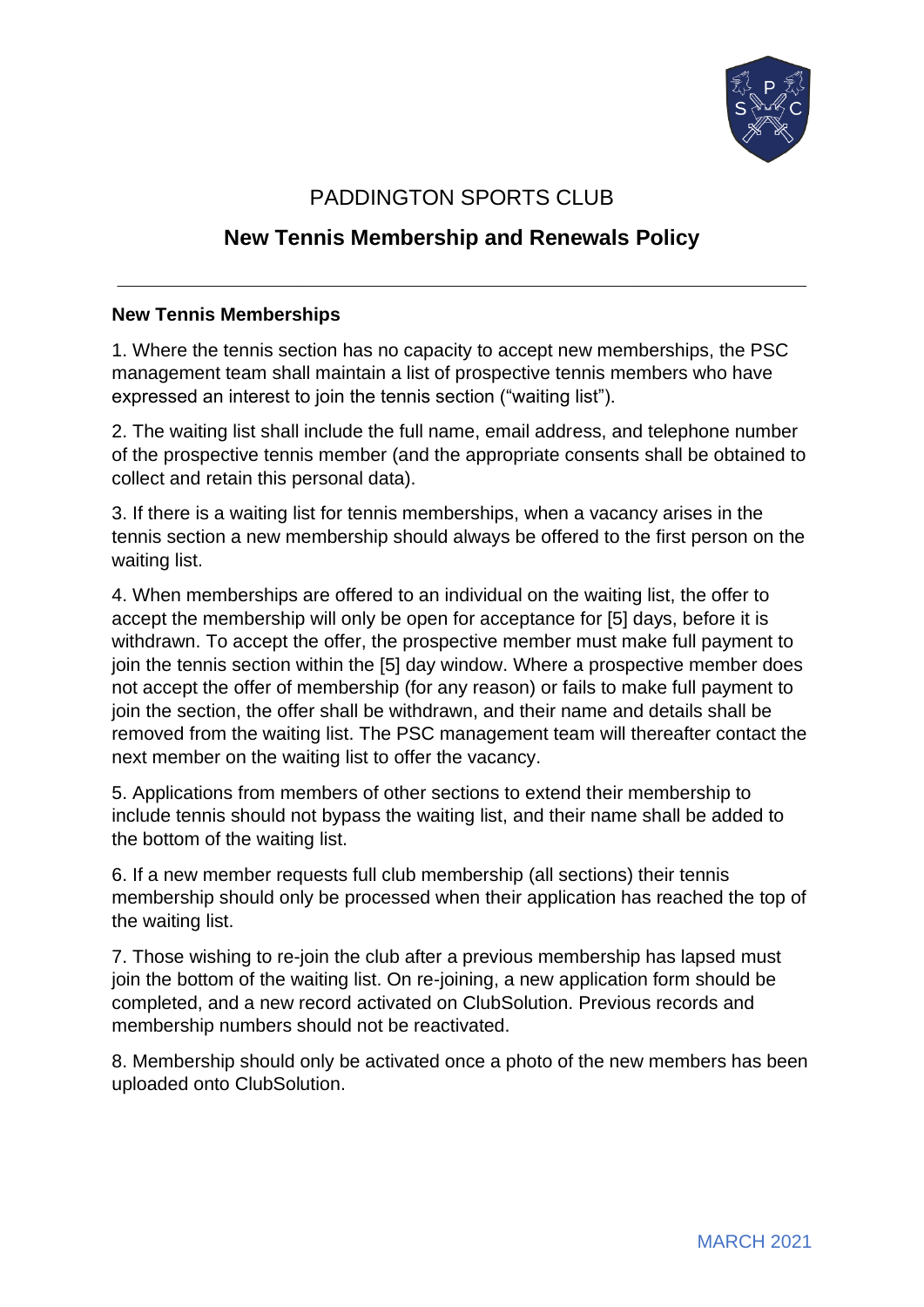

## **Tennis Membership Renewals – this policy applies to all existing members of the Tennis Section and all types of tennis memberships (except junior coaching memberships.)**

9. All members should be encouraged to renew their memberships on-line using ClubSolution. PSC office staff should only renew memberships manually in exceptional circumstances. PSC administration staff should point members to the renewal process on-line in the first instance and not encourage or agree to process memberships renewals manually unless there are special circumstances. Examples of these include members without internet access, those experiencing technical issues or those who have failed to renew in time and whose membership has lapsed.

10. All tennis memberships must be continuous i.e., the start date of the new membership year should be the day following the end of the last membership period.

11. A grace period of one month following the expiry of a membership will be granted but regardless of the day in which subscription fees are paid, the membership runs continuously, and the start day of the new membership is the day after their last membership expired.

12. Where payment to renew a membership has not been received one month after the expiry date of a membership, the membership will be terminated forthwith (without exception). A joining fee will be charged if the member wishes to re-join the club and they will be treated as a new member. Members are to be notified by email before their membership expires and will be warned that their membership will lapse, and that a new joining fee will be payable one month after expiry.

13. If the out-going member was an "A-Share" holder, their share shall be transferred in accordance with PSC's Articles of Association. Their £1 should be refunded after the one-month grace period and their name put on the report to be removed from the Share Register at Companies house at the next reporting period.

14. If the Tennis section has a waiting list of members, one month after any membership has expired, the next person on the waiting list should be contacted to inform them that a membership vacancy has arisen and invited to apply for membership.

15. Should a former member wish to re-join the tennis section more than one month after their previous membership expired, they should be treated as a new member. They must be asked to join the bottom of the waiting list if one exists, to complete an application form, and be charged the Joining Fee agreed for the tennis section.

16. The PSC management team shall have no authority to provide any exceptions to this policy, including giving preferential treatment to any prospective tennis member on their positioning in any waiting list, or the waiver of any joining fees that are applicable.